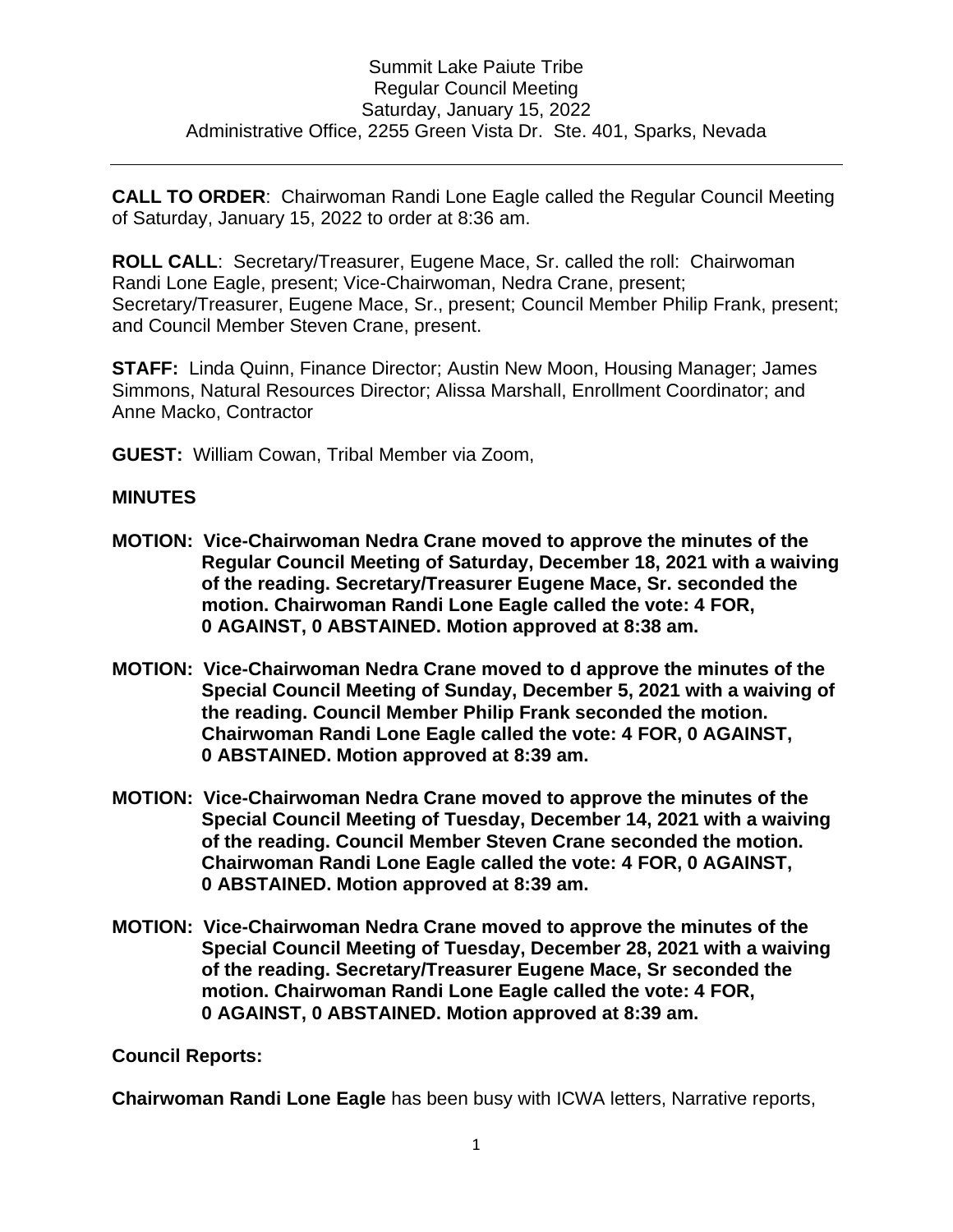and SF 425's. She has been dealing with HUD and ELOCCS system. There was a problem with ELOCCS in getting access. She attended a meeting on January 5, 2022 for the MOC for LCT with Mr. Simmons. There were a lot of people on the call.

A Tribal member passed away and SLPT assisted with Burial Funds. Ms. Lone Eagle wrote the family letting them know that the assistance had been processed and gave them the Council's condolences.

Ms. Lone Eagle would like to attend the Native American Indian Housing Commission (NAHIC) Conference February 14 through 16, 2022 in Washington D.C. to see what has been happening over the year and what the NAIHC has .

She also received an email from Toni Burton regarding SLPT being part of the committee for Fallon Air Base, IEC. Ms. Crane attended a meeting on Monday, January 10, 2022. She was able to listen to it. She will discuss it in her report. Ms. Lone Eagle told Ms. Burton that either Ms. Crane or herself will be in attendance at the meetings.

The Chairwoman reviewed the policies she said she would look at and there is still a gray area. There is no real detail as to what the Council is to give the Tribal membership. The Personnel Manual still needs to be finalized.

She did the same routine, signing documents including signing forms for the DMV. The pantry is continuing to be stocked with the aid of a Tribal members. Ms. Crane said the pantry looks good thanks to the organization by Ms. New Moon and Ms. Quinn.

**Vice-Chairwoman Nedra Crane** was available for check signing.

She attended a meeting for the Fallon Air Base Inter-governmental Executive Committee (IEC) review of what they are doing. It was good to hear that BIA is now participating with the committee. 17 Tribes participating. Tribes that are really involved are Fallon, Paiute Shoshone Tribe, Walker River Paiutes, and Yomba Shoshone Tribe who expressed their concerns on how to fix their land, the animals and resources with the expansion of the Navy's weapons and bombing practices. Yomba feels the bomb testing is too close to their homes and schools. Ms. Crane is not sure of when the next meeting is but will try to attend via Zoom. The Navy is still proceeding by trying to take the tribal concerns into effect.

There was an ITCN meeting regarding the Broadband on January 14, 2022. Ms. Crane could not make the meeting.

**Secretary/Treasurer Eugene Mace, Sr**. attended the Special Council meetings on December 5, 14 and 28, 2021.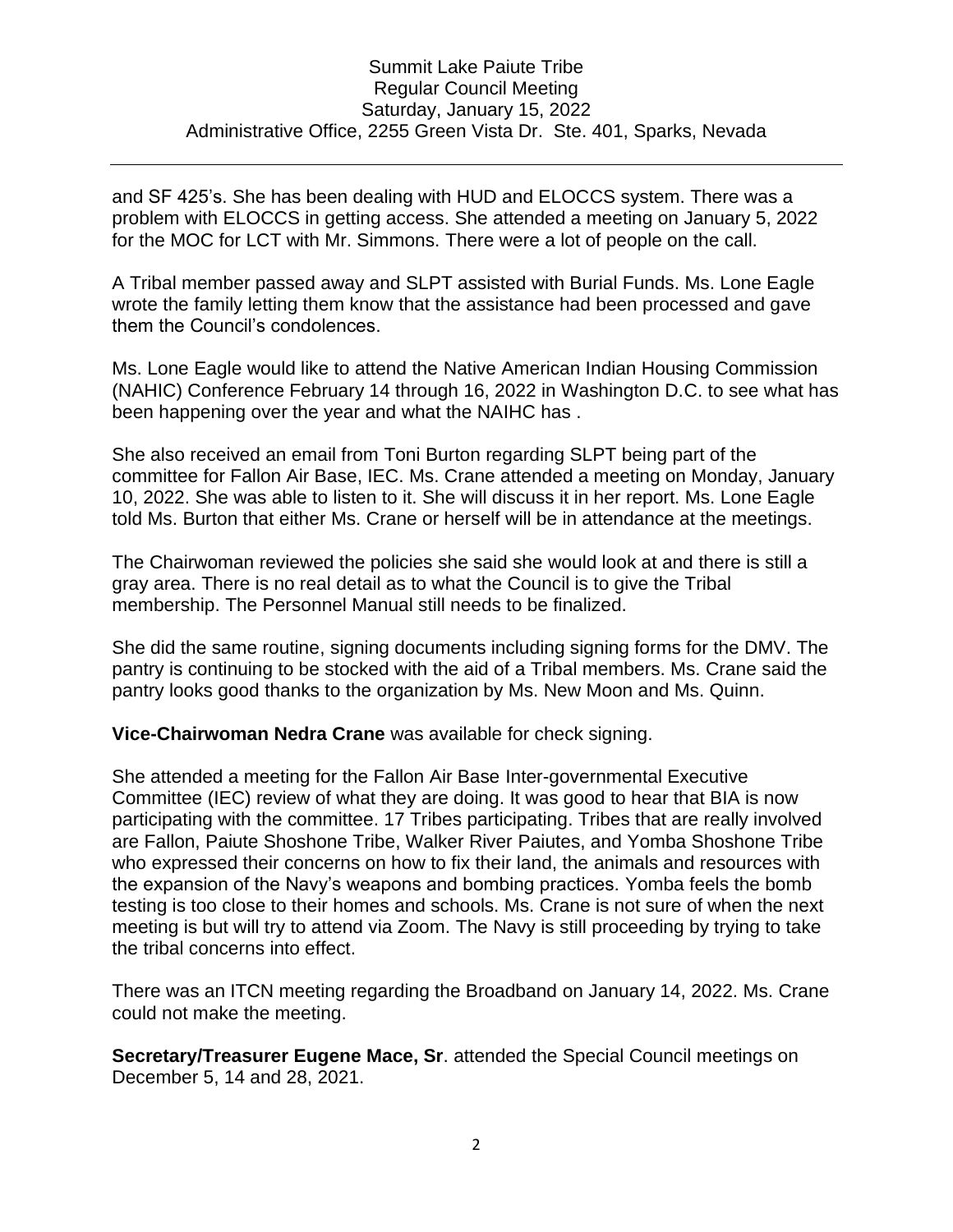He signed checks.

**Council Member Philip Frank** attended the December 28, 2021 Special Council Meeting.

**Council Member Steven Crane** attended the December 28, 2021 Special Council Meeting via phone. He read things as they come in.

# **STAFF REPORTS**

## **Enrollment Report by Alissa Marshall, Enrollment Coordinator**

Ms. Marshall provided the Council and the Chairwoman with the Enrollment monthly Tally and Control Log as well as the Base Roll. She completed the BIA Quarterly and Annual reports.

ICWA Request

- Eight ICWA requests were received since the December meeting and all were found to be non-affiliated with SLPT.
- Non-affiliated letters were signed by the Chairwoman and sent back to each agency via Certified Mail
- Received a second ICWA notice regarding the same child as a notice received on December 13, 2021. Ms. Marshall sent the Director of Sacramento Child Welfare Services emails between her and the child's case worker as well as a copy of the signed non-affiliated letter which included the certified mail receipt.
- As of December 30. 2021 491 ICWA files from years 1990-2021 have been scanned and electronically filed on an external hard drive. Moving forward, each ICWA Request received will be documented this way. This will ensure their confidentiality is protected as well as maintain organization.

Membership Related

- One new enrollment application was sent out since the December Council meeting.
- Seven Enrollment Applications are pending, four of seven should be ready for review by the next Enrollment Committee meeting.
- Two members updated their addresses.
- Four Tribal ID cards were printed.
- There is a total of 183 living Tribal members. One Tribal Member passed away recently.

Pending Enrollment Applications

Ms. Marshall explained the reasons why applications are pending and/or require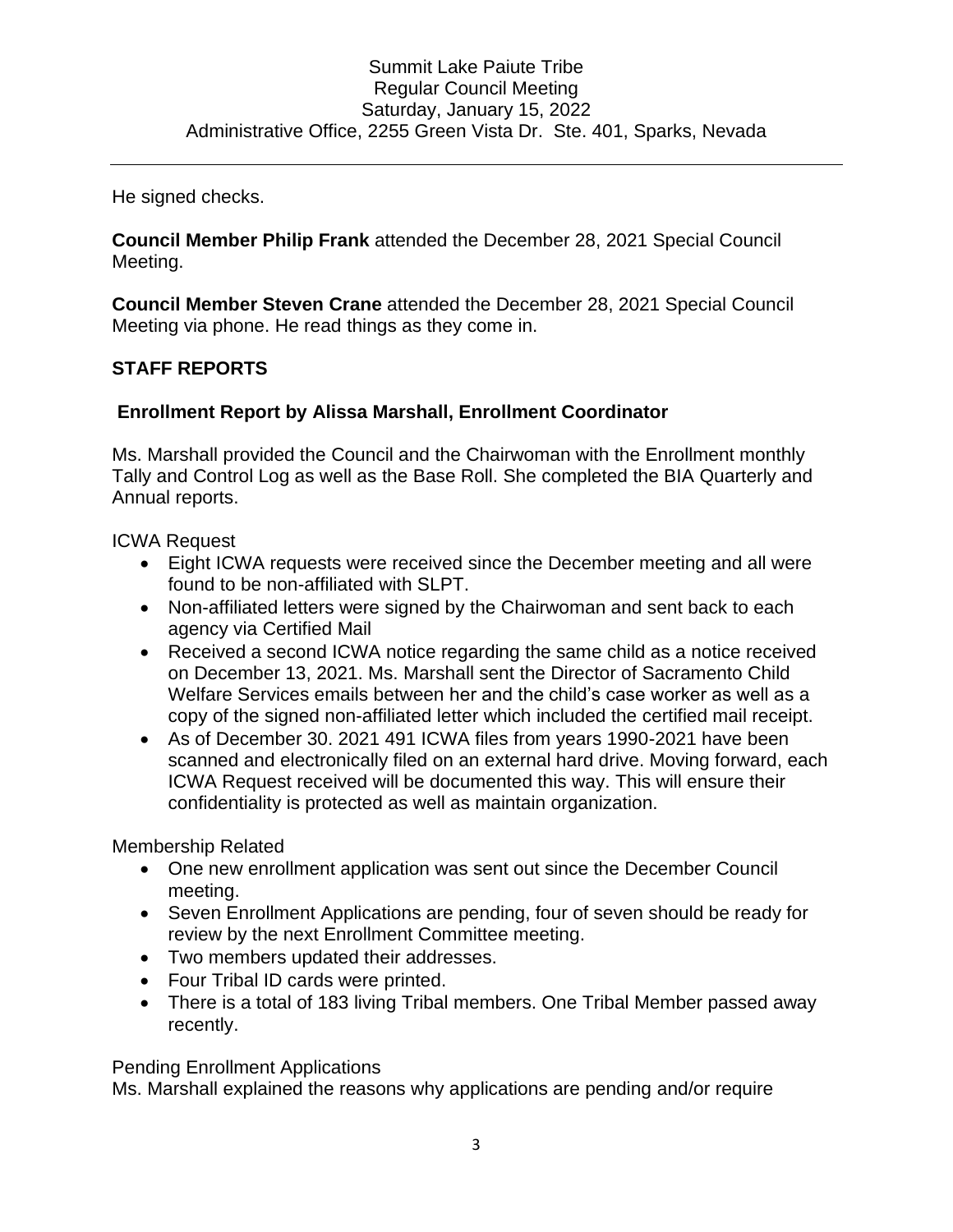extensions.

## BIA Quarterly and Annual Reports

Ms. Marshall completed the 4<sup>th</sup> Quarter ICWA report as well as the Annual ICWA Narrative Report. Both were sent via Certified Mail to the new Superintendent at the BIA

- Narrative Report consisted of ICWA process
- Detailed process from when ICWA request is first received to when the affiliation letter is mailed back to the agency

## **MOTION: Vice-Chairwoman Nedra Crane moved to accept and approve Resolution SL-01-2022 Certification of 2021 Year-End Base Roll with a waiving of the reading. Secretary/Treasurer Eugene Mace, Sr. seconded the motion. Chairwoman Randi Lone Eagle called the vote: 4 FOR, 0 AGAINST, 0 ABSTAINED. Resolution SL-01-2022 was enacted at 8:59 am.**

# **Housing Report by Austin New Moon, Housing Manager**

Updates:

- No new followers on the SLPT Housing Facebook page
- Rental Assistance Program: six recurring participants; one pending
- Sports Assistance: seven total paid; two pending applications
- Security and First Month's Rental Assistance has assisted six families so far.
- Down Payment and Closing Cost still has one pending
- Employment Training Assistance has one pending and one paid
- The Pantry had a major remodel. It looks better.
- The calendar has been ordered and is in production. The company has been affected by COVID. They hope to have the calendar out on January 20, 2022.

## ERAP and HAF

ERAP: Continuing to process applications as they come through. The ERAP was renewed into 2022. Housing applied for a reallocation. They received an additional \$2,643.57 in assistance. Ms. New Moon said she heard there would be more reallocations coming and they could try for more.

HAF: A request for assistance was received from a Tribal member with a home needing assistance. SLPT had applied for the Homeownership Assistance Fund (HAF) from the US Treasury to assist homeowners with mortgage payments and utilities costs assistance for COVID-19 financial hardship. SLPT has received 10% of the total allocation of \$3, 835.30. A complete plan must be done to receive the rest of the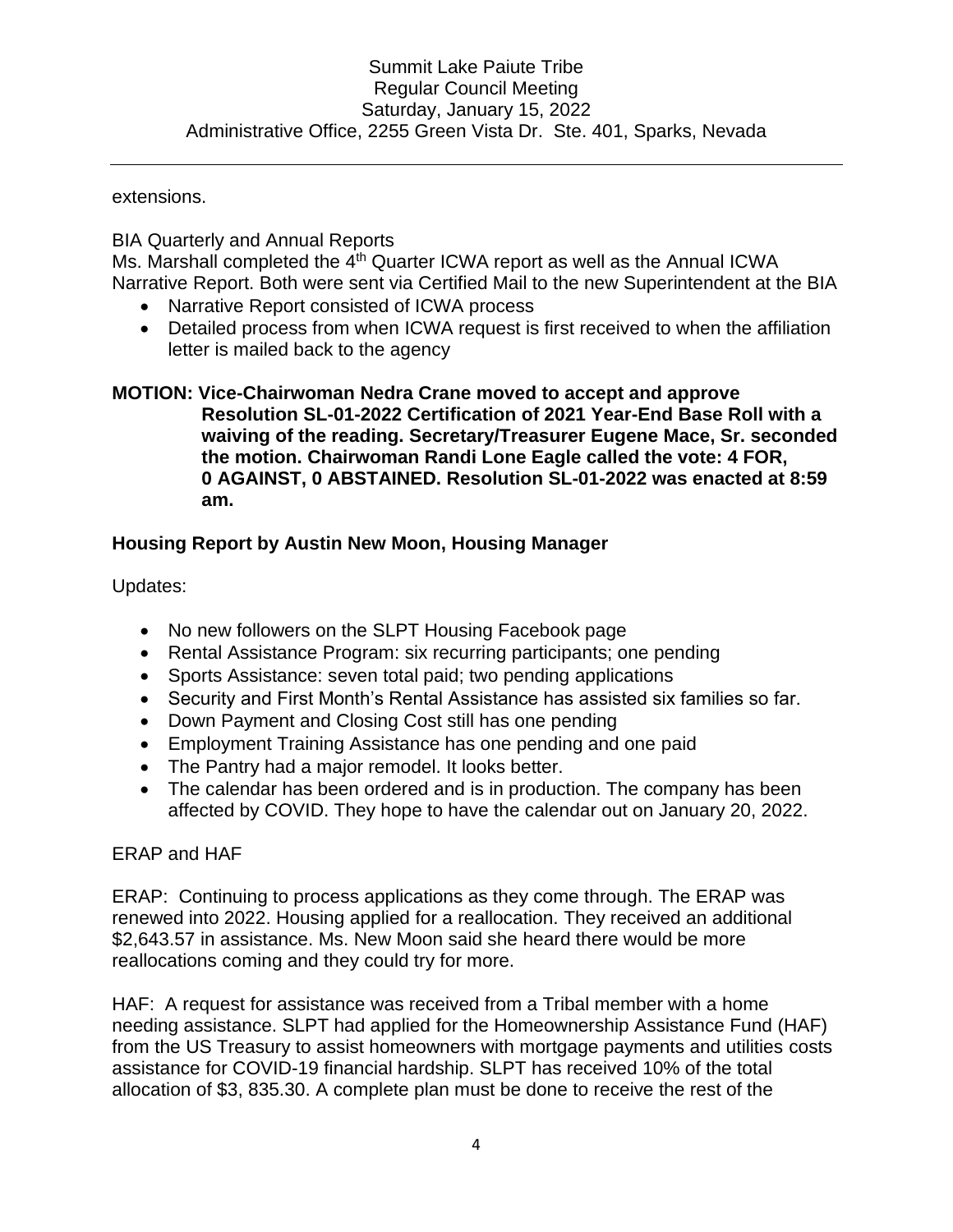allocation. Ms. New Moon has created a policy and an application. Maximum income limit has been raised significantly and is based on incomes equal to or less than 150% of area median income for their household size, or 100% the area median income for the United States150% of the total income limit for the area and 100% of the US total area median income. These percentages are higher than previous limits. This broadens who Housing can help. There were enquiries from two homeowners needing assistance in the past. Hopefully they can help the current request for assistance. SLPT can determine how much and when to give assistance. There is \$38,350 available for the Homeowners Program. The Council needs to set limits.

Regarding ERAP, Ms. New Moon has noticed that many are becoming too dependent on the rental assistance and not saving. ERAP it is meant to promote self-sufficiency, not becoming too dependent on assistance. This is a five-year grant. Ms. New Moon asked the Council what should be the monthly limit of funds and how many months maximum assistance. Also, these funds can be used for more than the Reno/Sparks, Nevada area. Funding can be drawn down at any time. Current income needs to be shown on every application and eligibility needs to be validated monthly.

Ms. Crane suggested a limit of six months but not a total dollar amount as mortgages are all different. Mr. Simmons suggested that after six months they could request an extension on a case-by-case basis. Ms. Quinn felt the limit should be six months with no extensions. There was further discussion.

It was the consensus of the Council that mortgage and utilities assistance should be provided for on a month-to-month basis per application and that the mortgage and utilities assistance be provided for up to six months per calendar year. The applicant must describe the COVID-19 impact to their household and must fill out the selfcertification if they have no income and certifying the information that the need exists. This is primarily for the auditors.

Ms. New Moon presented Resolution SL-02-2022 U.S. Department of Treasury Home Owners Assistance Fund Policy and Application.

- **MOTION: Vice-Chairwoman Nedra Crane moved to accept and approve Resolution SL-02-2022 U.S. Department of Treasury Homeowners Assistance Fund Policy and Application with a waiving of the reading. Council Member Philip Frank seconded the motion. Chairwoman Randi Lone Eagle called the vote: 4 FOR, 0 AGAINST, 0 ABSTAINED. Resolution SL-02-2022 enacted at 9:28 am.**
- **MOTION: Vice-Chairwoman Nedra Crane moved to go into Executive Session for five minutes to review Sports Applications. Council Member Steven Crane seconded the motion. Chairwoman Randi Lone Eagle called the**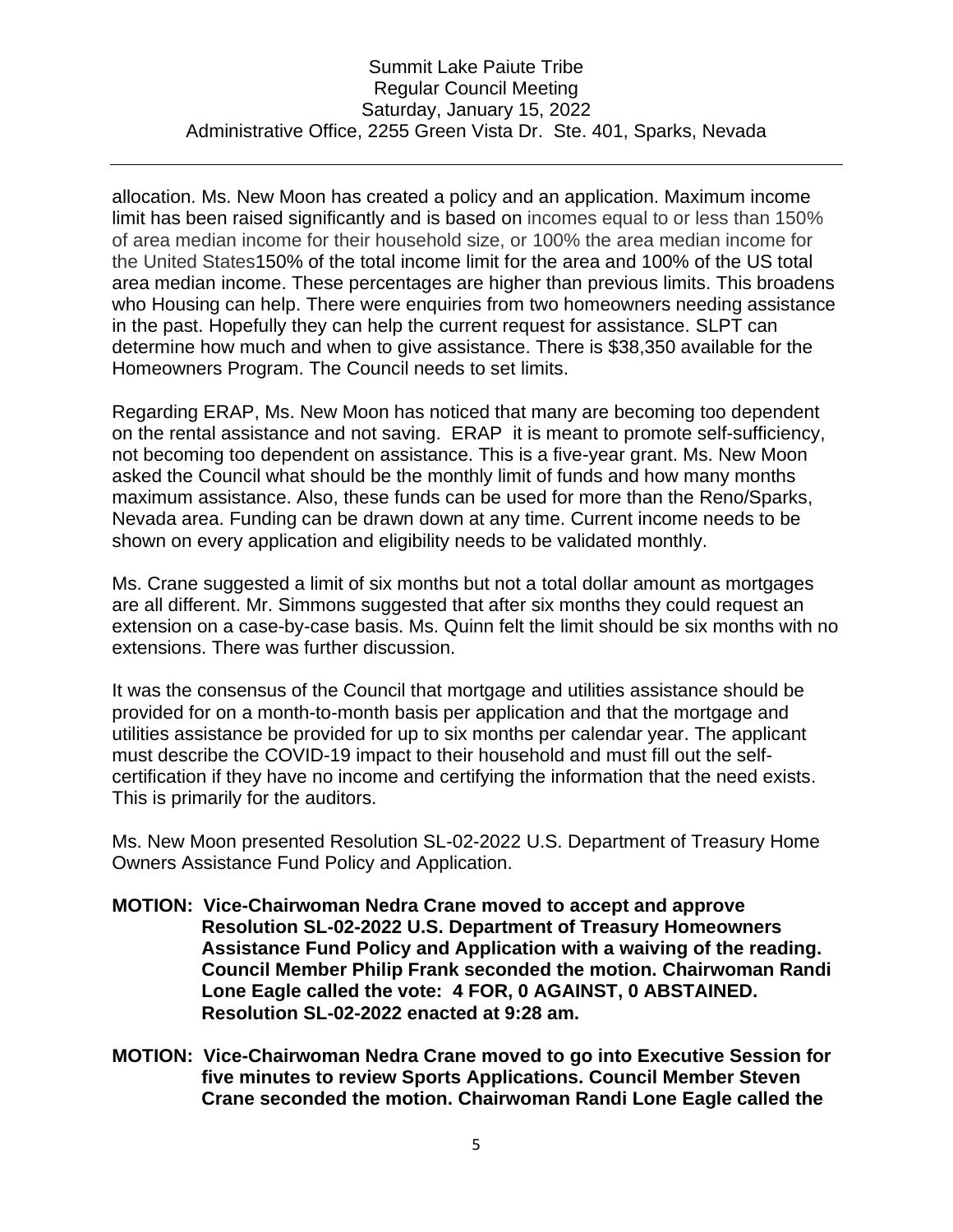## **vote: 4 FOR, 0 AGAINST, 0 ABSTAINED. Council went into Executive Session at 9:29 am.**

Council returned from Executive Session at 9:34 am.

## **MOTION: Vice-Chairwoman Nedra Crane moved to approve two Sport Applications at \$500 each for each child. Council Member Philip Frank seconded the motion. Chairwoman Randi Lone Eagle called the vote: 4 FOR, 0 AGAINST, 0 ABSTAINED. Application approved at 9:36 am.**

Ms. New Moon stated that she would like a work phone, nothing fancy. While in the office, an individual required immediate assistance. They provided Ms. New Moon's personal cell phone number to the Division of Welfare to do a verification. They did not call the office phone first. There are a few that have Ms. New Moon's number but they usually call the office first. The consensus of the Council is to approve a phone for Ms. New Moon. This number would be posted on the website and Housing Facebook page.

## **Natural Resources Department by James Simmons**

Highlights:

NRD submitted several applications including: a budget modification for 102 Fisheries, three new three-year contracts for Fisheries, Roads and Range, and FY 2023 EPA GAP funding. These were sent in at the end of December. Mr. Simmons thanked Ms. Quinn for the reminder and assistance.

NRD received a new 2021 GMC Sierra Truck for the NRD fleet.

Discussion Topics

1. NRD is looking to hire two Technicians and one Environmental Specialist. The positions were posted and have gone past the Native Preference. Mr. Simmons has looked at the process for doing interviews but still has questions. Several applications for each position were received. The team has looked at the applications and chose five candidates for each position. They will need the Chairwoman's approval.

Ms. Lone Eagle stated that there was a Special Council meeting regarding ARAP on Monday, January 17, 2022 from 10:00 am to 1:00 pm. She can meet Mr. Simmons after that or she is available after 10:00 am on Wednesday, or she is fairly open Thursday or Friday. Mr. Simmons and Ms. Lone Eagle agreed to meet at 10:30 am Wednesday, January 19, 2022.

Mr. Simmons noted a mention of background checks and references. He asked if they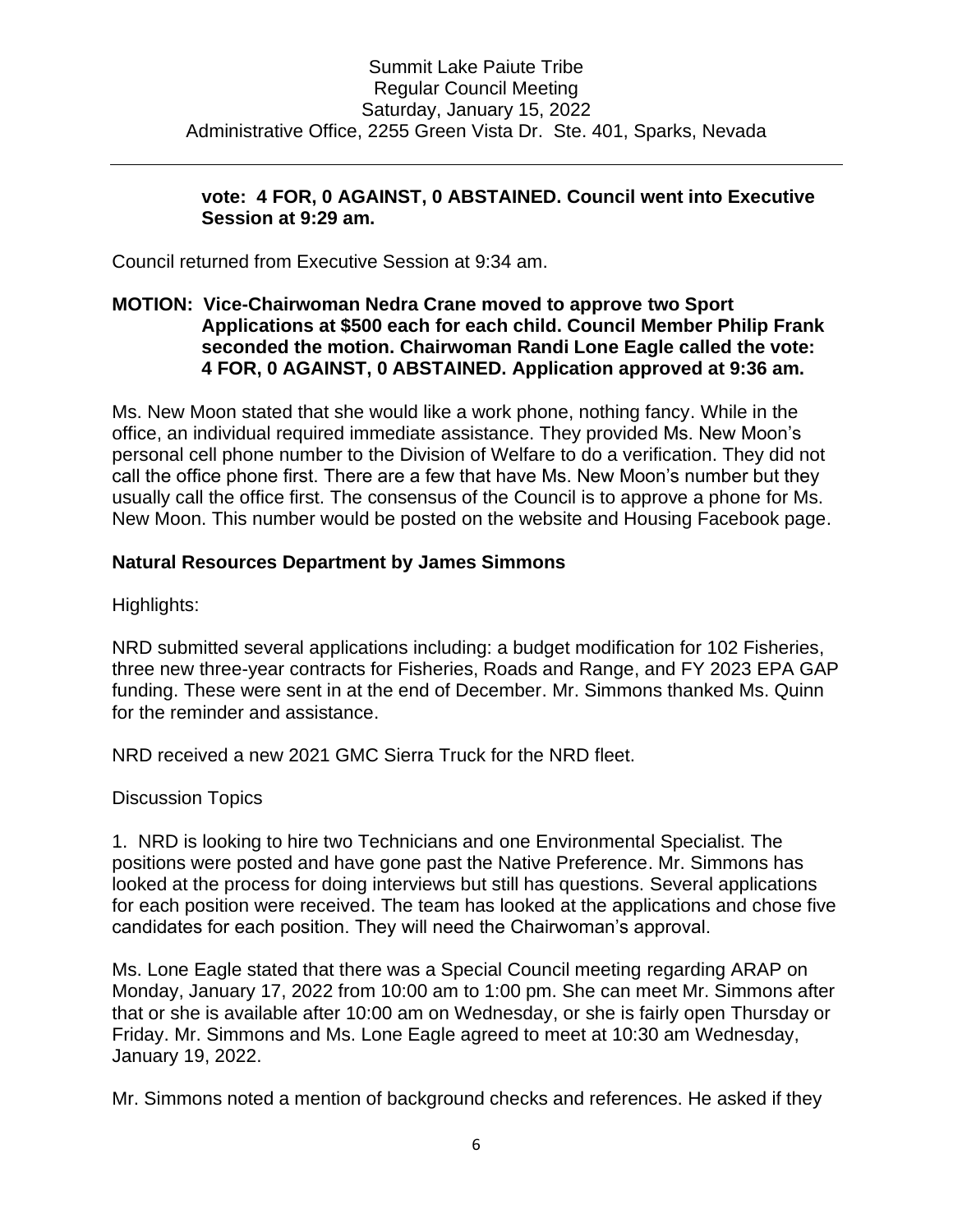did criminal background checks. NRD does not need to do a criminal background check, but will need to check for Disbarment and check references. They should choose an interview pool of five candidates per position to discuss with the Chairwoman. There was a discussion of how to arrange the interviews. Ms. Lone Eagle stated that usually the interviews are for 30 minutes. Mr. Simmons would like to do two days, one for each position preferably 10:00 am to 1:00 pm. For six slots and include applicant for Financial Clerk.

He would like to hire the people by mid-February so they can be trained and ready to go in March when the field season starts. So, he would like the interviews done by the end of the month. Mr. Simmons will look at the calendar and suggest dates to the Council.

The full Council will attend with the NRD team representatives required for the position type. They will use questionnaires prepared for each position during the interviews. Ms. Quinn recommended that Mr. Simmons brief his staff on what they can and cannot ask. Ms. Crane commented that they usually do the selection the same day. The interviews will be held both by Zoom and on-site.

2. Fund 130—Noxious Weeds grant expired in July of 2021 but still has over \$20,000 left. Mr. Simmons would like to request a cost-free extension of one-year, July 2022 to be able to expend the funds. There is a letter for the Chairwoman to sign to send to Glenn Schafer, Awarding Official in Arizona. NRD could use the funds to schedule a noxious weeds treatment by Great Basin Institute this year.

The Consensus of the Council was to request a one-year no cost extension to July 31, 2022 to expend the remaining funds.

3. Department of the Interior is holding tribal consultations regarding the Bi-partisan Infrastructure Bill for SLPT's region on January 26, 2022. Mr. Simmons would like to attend. He is interested in a number of items. It will be a general meeting with multiple tribes attending via Zoom from 11:00 am to 2 pm PT. Later there will be one-on-one consultations on specific programs. Mr. Simmons wants to do that. Ms. Crane would also like to attend. It was the consensus of the Council to approve Mr. Simmons attendance at this consultation.

4. Nevada Department of Health and Human Services (DHHS) is supplying free COVID test kits in order in increments of 24. The Tribe just need to do an online survey and provide the requested information. It is the consensus of the Council to order free COVID test kits. Housing will administer them. They should order enough for the members and the staff. It will be noted on the website after receipt.

5. FYI: At the February Regular Council meeting Mr. Simmons will present quotes and proposed vender selection for fence maintenance and irrigation/diversion projects later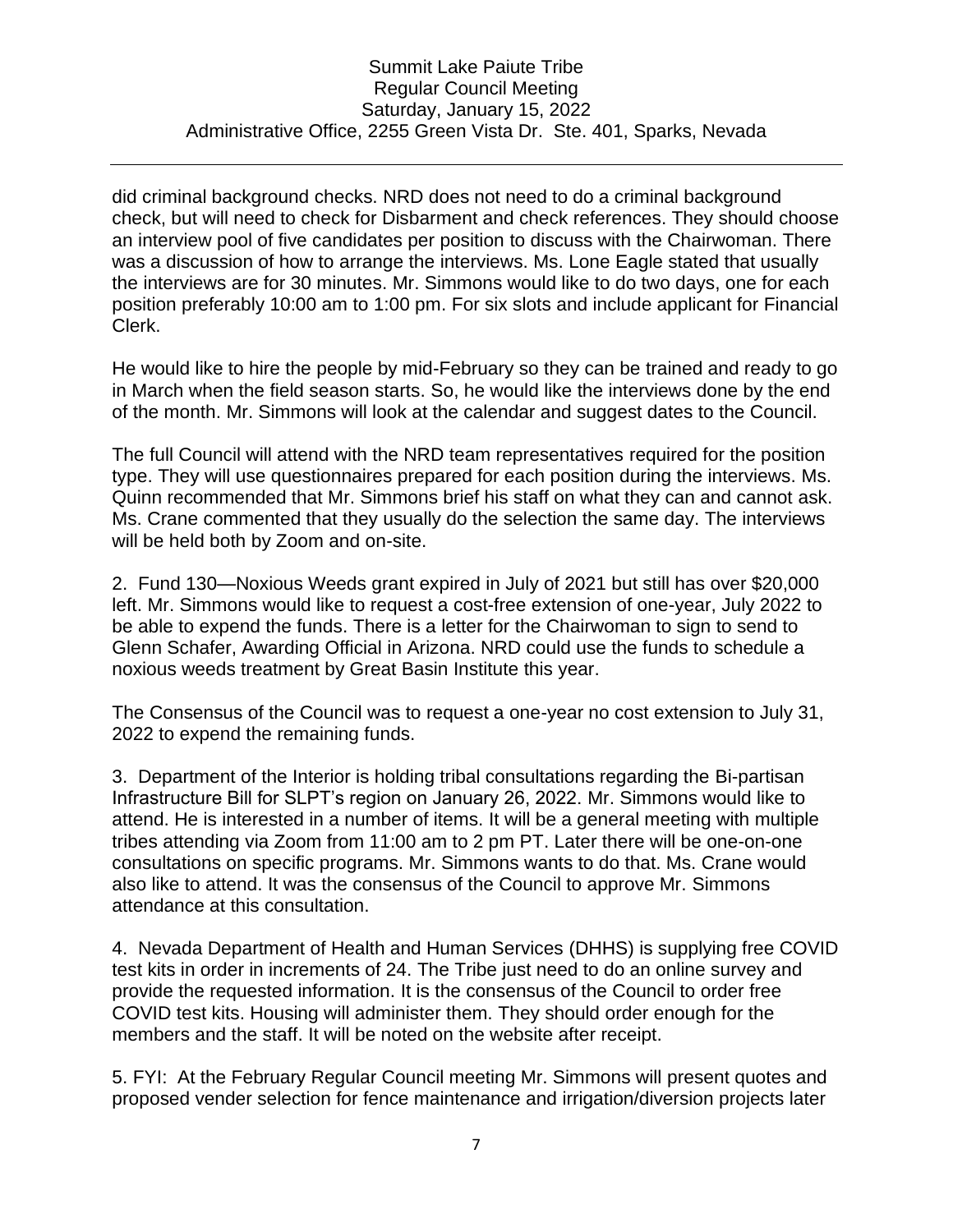this year with resolutions at next month's Regular Council Meeting..

6. Re-imbursement for Attorney fees: This is from the Department of Interior-BIA. Mr. Simmons received an application for the Fiscal Year 2022 program for the Attorney Fees and Litigation Support program in the BIA. The deadline for submission to the BIA Western Region is February 25, 2022. Mr. Simmons will talk to Christina Mokhtarzadeh to see if SLPT is eligible. They will need to provide financial status. It was the consensus of the Council for Mr. Simmons to apply for this program if he has time.

7. Mr. Simmons wanted to know when the new Employee Handbook will be done. He will have new employees coming on board soon. The Council is not sure when, but it will not be ready in February.

Ms. Crane asked about someone talking to the Council about Lithium mining. Mr. Simmons has someone and will set-up a date and time for the Professor from UNR to make a presentation.

Ms. Quinn asked when the Annual NRD newsletter will be ready and of the possibility that it go out with the calendars. Mr. Simmons said they were targeting the end of February. Ms. Lone Eagle says it usually goes out with the fishing licenses. NRD is starting to work on it. They can also post the newsletter. The Annual Wildlife report will probably be presented at the February Regular Council meeting.

Outreach: NRD is looking at using Facebook and other social media, the website, newsletter and other avenues. There is an idea of a livestreaming session of the fish trap capture or a video to post on a NRD Facebook page. They are also considering livestreaming/videos of live sage grouse capture, boat lake sampling and of the set-up of bat and bird program equipment. Rachel Redding and Wyatt Plumlee are in charge of this.

Ms. Lone Eagle stated the NRD is a little loud in the office and asked that they keep the volume down.

Chairwoman Lone Eagle called a break at 10:49 am.

Council returned from break at 11:11 am.

### **Finance Report by Linda Quinn**

Budgets—She gave the Council budget totals for year-end reports including Indirect. Ms. Quinn has prepared the BIA Quarterly and Yearly SF-425's. She is still missing In Kind for grants.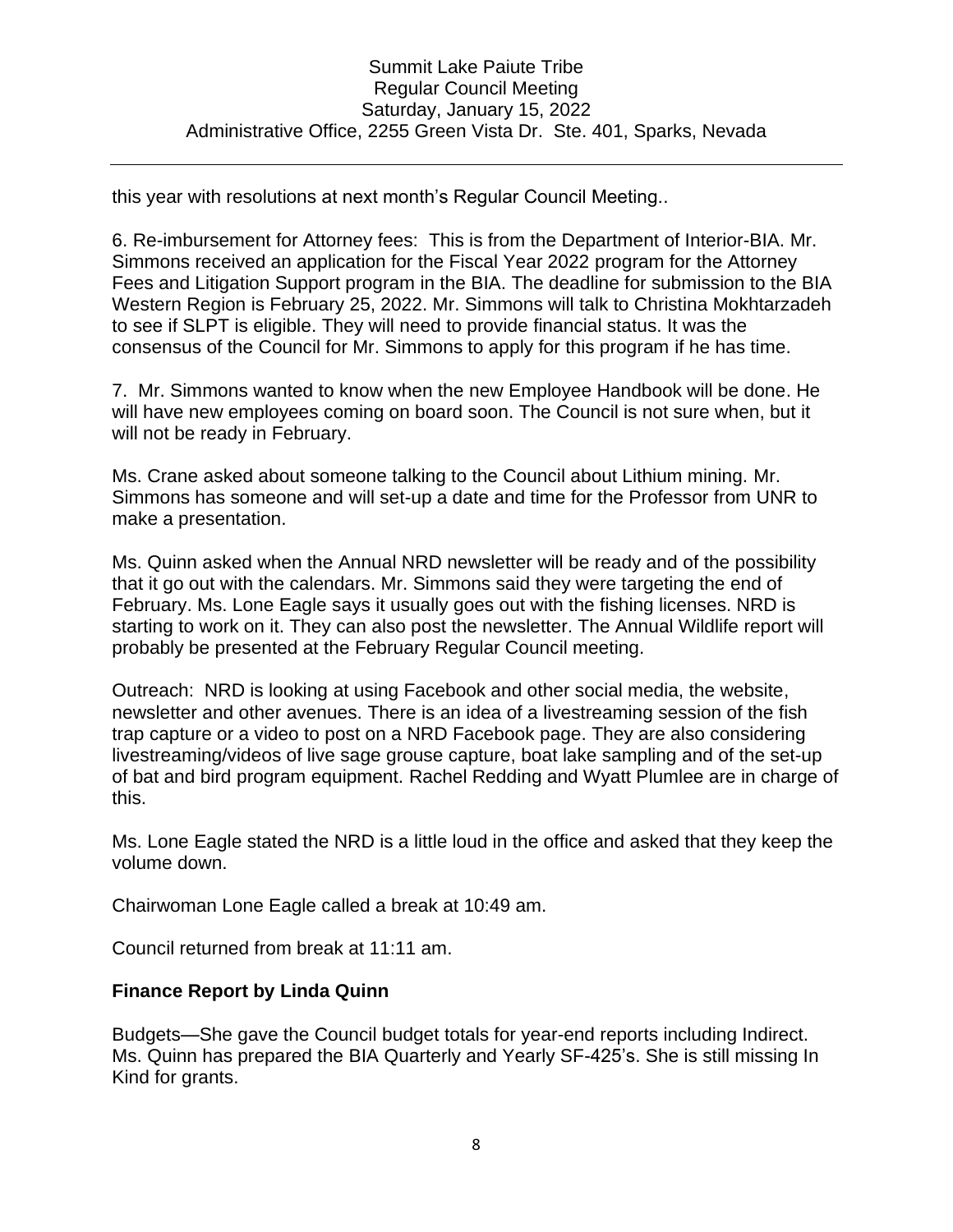The Special Council meeting for ARA Programs that was scheduled for Monday, January 17, 2022 is now from 9:00 am to 12:00 pm.

Mr. Simmons confirmed that In-Kind is a high priority before going back in the field.

Ms. Quinn received an email from US Department of Treasury. They have released the projects and expenditures report. ARPA reporting requirements are set into tiers. SLPT is Tier 4. The Projects and Expenditure report deadline date is April 30, 2022 and then annually after that.

Cares Act funding was reported in Grant Solutions. All funds are expended except fund 157.

BIA Reporting: Quarterly Narrative and Quarterly Higher Education narrative. Ms. Quinn sent out budget justifications earlier. She will check with Rachel Larson of the BIA to see if she can extend CTPG and Higher Education or if she will need to apply for a new contract. Per Marilyn Bitisillie, Ms. Quinn thought she could extend them for two more years.

Gathering of Nations and Conference will be April 29-30, 2022. There will be meetings and a conference workshop the week of April 24 to May 1, 2022. They can visit the website for more information.

ANA Training: This was for all project directors and financial officers. It is required for the first year, but does not apply to ARPA. Ms. Quinn listened to it anyway. It was good information such as: how to report projects, document process, and how to word things. The training was for two and a half hours per day for three days. They showed step-bystep how to go through Grant Solutions and their payment system.

Small Business Credit Initiative (SBCI): They are trying to help the tribes on a one-onone basis. She would like to do a group with them. Their consultants are back East so there is a three-hour time difference. Ms. Quinn would like the Council to sit in on a Zoom meeting together. They can ask their questions to decide to go forward or bow out. It should take an hour or an hour and a half. She will inform the Council when the training is available.

Re: Contract with Christopher Santner, handyman. Mr. Santner communicated that he would like to change the contract to state he could invoice weekly instead of monthly. This will enable him to get his check right after he completes his work. Ms. Quinn will make a list of projects for him to take care of.

Charles Carslaw is working on the new Indirect cost proposal. He will work on it while in quarantine in Australia.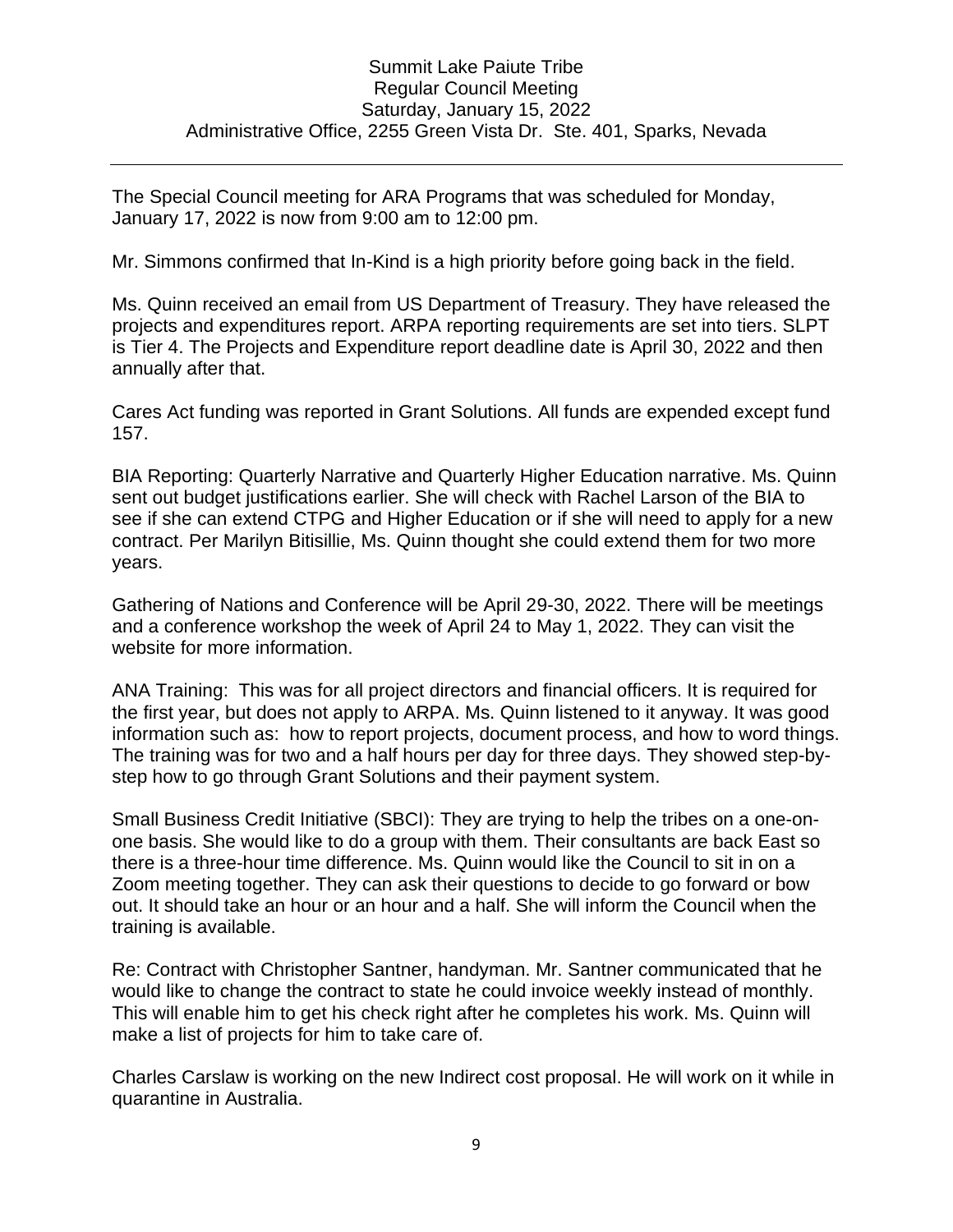There is a Higher Education application now complete. Ms. Quinn talked to the school. With the new free schooling for Native students, the school can waive the application fees, but does not put this bill before the FSFA. They can get PEL grants which pay for more school, fees, books, transportation. The student has enough funding for books and class fees. They are short on living, personnel and transportation expenses. They have \$5,476 in Grant funds. She is requesting over \$8,000. Ms. Quinn asked Ms. New Moon (Housing Manager) to look to see if Housing could help with living expenses. This is the student's last semester to get her Associates Degree.

Mr. Mace said that the Council usually only pays for books, supplies and class fees. There was a discussion on what to give the student. Their grants cover everything but room and board and encourage them to talk to Housing for mortgage assistance, HAF. The Council decided to allocate \$901.

#### **MOTION: Vice-Chairwoman Nedra Crane moved to accept and approve Resolution SL-03-2022 Higher Education Application Approval of Funds in the Amount of \$901 with a waiving of the reading. Secretary/Treasurer Eugene Mace, Sr. seconded the motion. Chairwoman Randi Lone Eagle called the vote: 4 FOR, 0 AGAINST, 0 ABSTAINED. Resolution SL-03-2022 enacted at 12:05 pm.**

Ms. Quinn stated that SLPT will be getting masks, children's masks and Clorox hand wipes through the ITCN Childcare Grant.

To Do List:

- Annual Narratives SF-425s
- Posting of the Indirect costs
- Proposal for laptop
- Year End tasks, 941s are done, but need to do Unemployment taxes and gas taxes and do some year-end closing

There should be enough Indirect for everything.

The Quarterly SF-425s are out. She got the others completed. All the BIA ones are all out. They are doing good for all the requirements.

Monday, January 17, 2022 the candidate for Finance Clerk Interview will begin at 9:15 am prior to the ARA meeting

Chairwoman Randi Lone Eagle called for lunch at 12:10 pm.

Mr. Cowan left the meeting at 12:11 pm.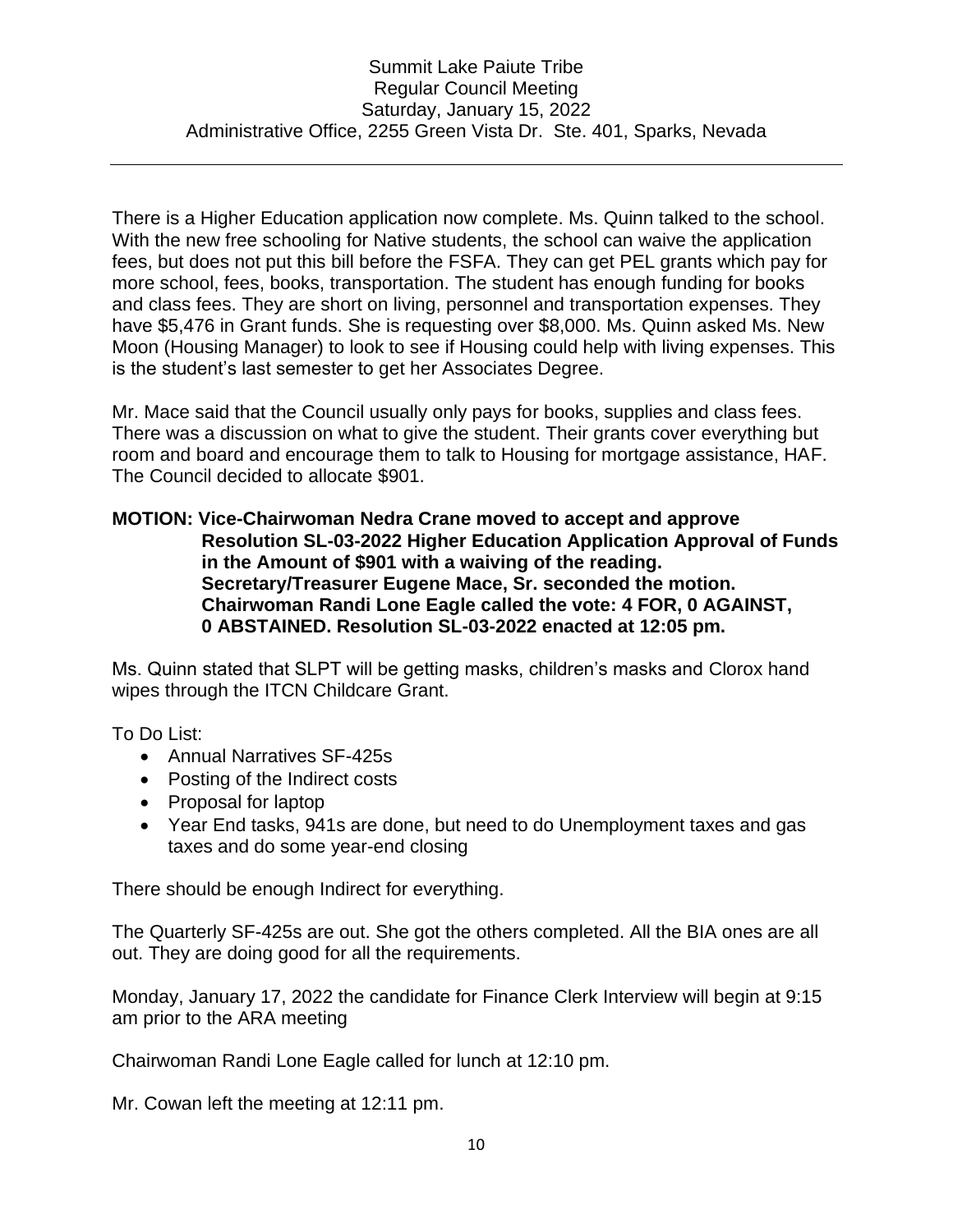**CALL TO ORDER**: Chairwoman Randi Lone Eagle called the Regular Meeting of Saturday, January 15, 2022 back to order at 1:16 pm.

**ROLL CALL**: Secretary/Treasurer, Eugene Mace, Sr. called the roll: Chairwoman Randi Lone Eagle, present; Vice-Chairwoman, Nedra Crane, present; Secretary/Treasurer, Eugene Mace, Sr., present; Council Member Philip Frank, present; and Council Member Steven Crane, present.

**STAFF:** Linda Quinn, Finance Director; James Simmons, Natural Resources Director; and Anne Macko, Contractor

**GUEST:** Melissa Eller, Tribal Member

#### **NEW BUSINESS**

Ms. Lone Eagle stated that after leaving the meeting Mr. Cowan emailed her with a list of questions.

1. At the December 2021 Council meeting, Mr. Cowan was impressed that the Council needs to identify programs regarding American Rescue Plan Act (ARPA, aka American Relief Plan) funds. Mr. Cowan wanted to know if Council has developed a list of potential projects and if there will be the opportunity for tribal member participation. **Answer**: There will be a meeting January 17, 2022 on ARPA to discuss the priorities and plans. This is an ongoing process.

2. Mr. Cowan had heard about the OMAT Geothermal. He would like to know about this. He has concerns about the extension and the possible problems with increased congestion and traffic, as well as the affects on the geothermal aquafer and the development of spiritual and traditional sites. **Answer**: Mr. Simmons does not know about this but will look into it to see if he can find any information and present it to Council.

3. Broad Band—Mr. Cowan asked what the status of the Broadband Initiative is and whether the Council is moving forward with getting broadband services for residents and others on the Reservation. **Answer**: ITCN will need to be contacted for an update. Mr. Simmons wants to get a tower for data gathering and emergencies. He will also follow up with Starlink and when they will be available in the area.

4. Regarding the Department of Interior (DOI) Infrastructure Grant consultation on January 26, 2022, Mr. Cowan would like to attend to learn how the initiative is progressing and what services are being considered. **Answer**: The recommendation is not having him attend as the consultation is for Authorized Tribal Members and is not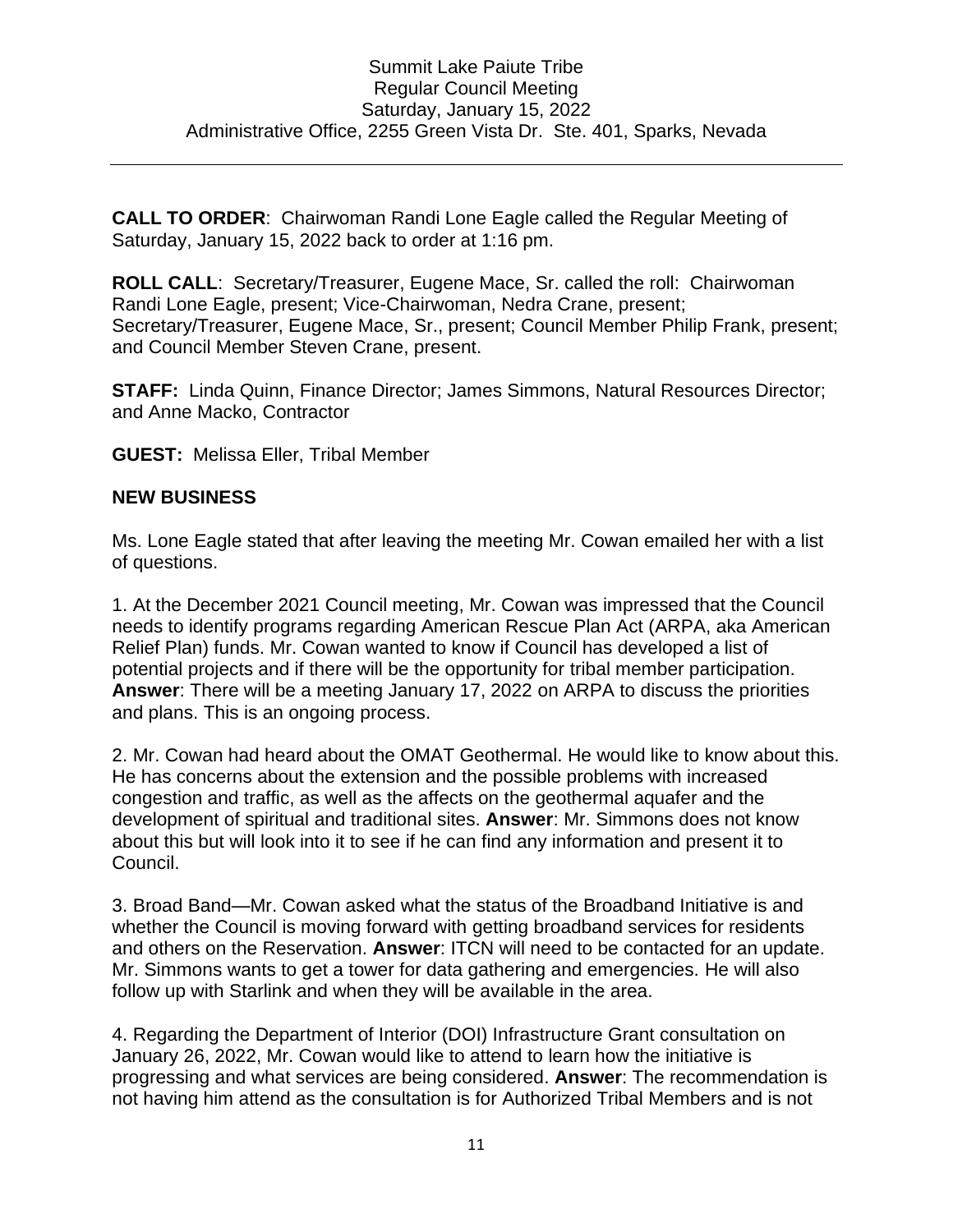intended for regular Tribal members. It is not open to the public and attendees must be registered. Mr. Cowan would be able to attend the one-on-one meetings. Mr. Cowan can also go the DOI website to keep updated.

On Monday, January 17, 2022 The meeting will start at 9:00 am and there will be an interview for Financial Clerk at 9:15 am followed by the ARP meeting.

Ms. Lone Eagle and Mr. Simmons will meet at 10:30 am on Wednesday, January 19, 2022 to discuss interview candidates for the NRD positions. It was decided to do all the interviews in one day. Mr. Simmons will determine possible days in the Week of January 24, 2022 and notify everyone so as to set the date.

IAHIC Gathering of Nations and Conference will be held February 14-16, 2022 in Washington D.C. Ms. Lone Eagle would like to attend. It is the consensus of the Council to approve Ms. Lone Eagle's attendance at the IAHIC Conference.

#### **OPEN FORUM**

It is okay for Mr. Simmons to talk to Mr. Cowan. It was recommended and it was agreed to give Mr. Cowan short blocks of time for conversation so as not to interrupt too much of Mr. Simmons time.

The NRD staff heard that people want NRD to pay rent and utilities. Ms. Quinn said that NRD does pay for utilities on the Reservation. NRD also brings in Indirect funds. Other departments are not charged for utilities or postage. NRD also pays for half of the paper which no one else does.

Ms. Lone Eagle wants everyone on the same page as to what everybody's job function is and who pays for what, where and how it is paid.

Ms. Quinn feels that it is working out. If something does not look right, she checks it out. It should not be a problem in 2022. She would be the first to ask for rent if it is needed, but things are balancing. NRD pays for things indirectly.

Mr. Simmons is open to cost sharing. NRD does have a specific job and mission which is mostly away from the office. Mr. Simmons wants NRD to be part of everything, a part of the SLPT team. He hopes the current perception changes.

Ms. Eller wants to know why the Tribe does not have a Chair that is in the office more often. Other tribes have a more accessible Chair. She asked if there was a way that SLPT can have their Chairwoman in the office. Other tribes, larger tribes, pay the Chair as a paid position as an employee. She wondered how the grants get handled in a timely manner.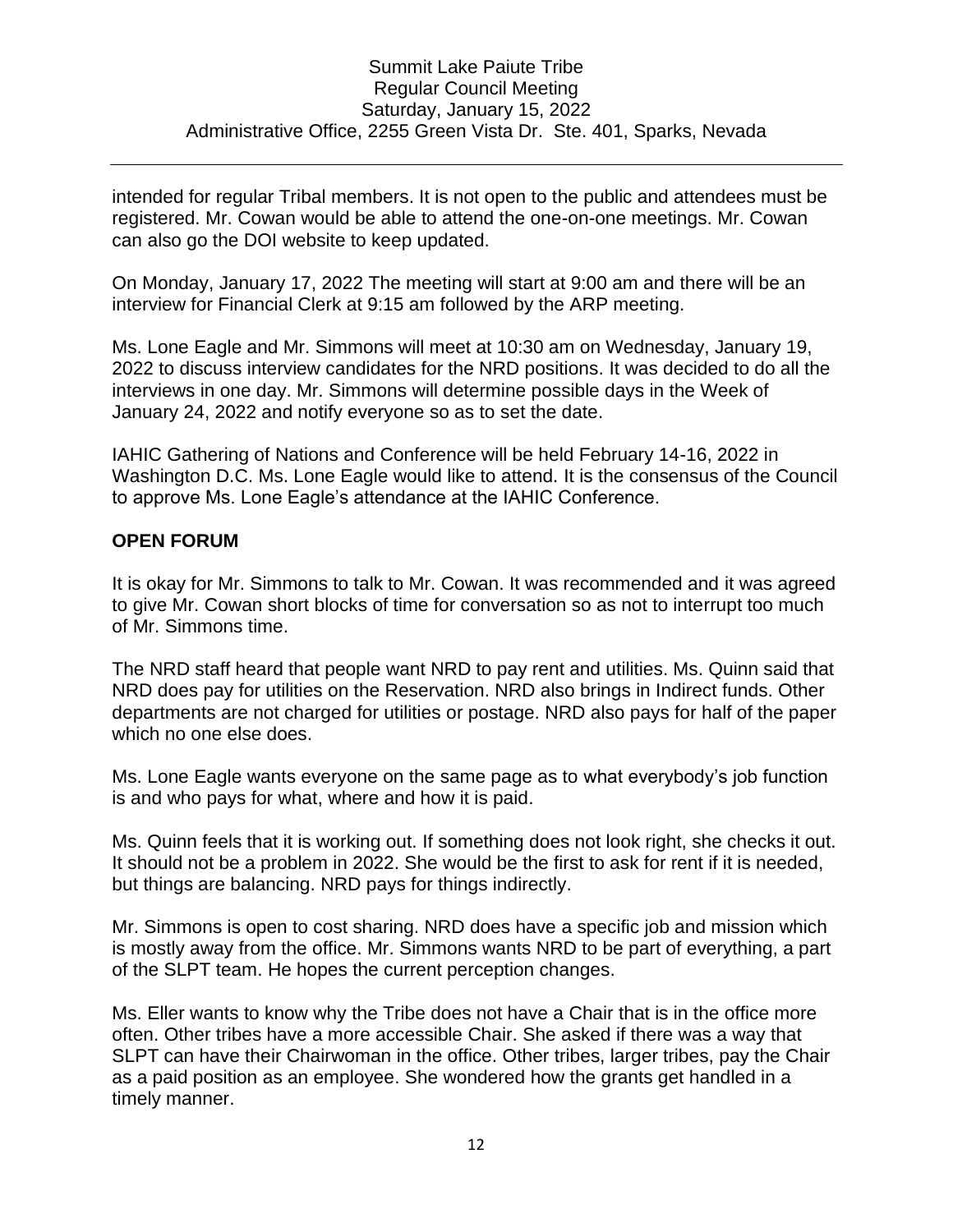There was a discussion on how to pay a Chair under the current policies and ordinances. Ms. Eller asked what needs to be changed to allow payment to the Chair.

Ms. Quinn says it may be possible to pay a larger stipend paid once a month.

Ms. Eller thinks the Chair should be more accessible and asks if the Chair could be available one day on the weekend for people who work during the week. Ms. Crane said she had a similar idea. There so many new projects.

Ms. Eller said that is why she believes someone needs to be in the office who is capable of dealing with all the new projects and getting things off the ground. She does not want to lose any of this funding.

Ms. Lone Eagle says the job is a 24/7 job. She deals with calls, etc. even after hours.

Ms. Quinn says it is doable as a set monthly stipend which would be enough to live on and not hourly.

Ms. Eller questions why the Chair cannot be there daily to handle everything especially all the grants.

There was further discussion.

Mr. Mace asked where the money was coming from. Ms. Quinn said they would need to adjust the budget.

Ms. Eller said that she is just asking the Council if this is something possible.

This would be only while the Chair is fulfilling their term.

Ms. Lone Eagle summarized the intention of Ms. Eller's questions. Ms. Lone Eagle would still be in her role of Chairwoman but would be in the office more. She would be there Monday through Friday to deal with anything that is not supposed to be on Finance, HUD, or NRD's plate. It comes directly to her, comes through her, filters through her prior to the meetings. She needs to know what and to whom she can delegate things to. She is open to the idea. She has known that according to the policies and ordinances she could not be an employee. Something needs to be adjusted in the rules.

It is up to the Council to decide. Ms. Crane would like to consider it. Ms. Lone Eagle said things are rolling for the Tribe right now.

There was further discussion.